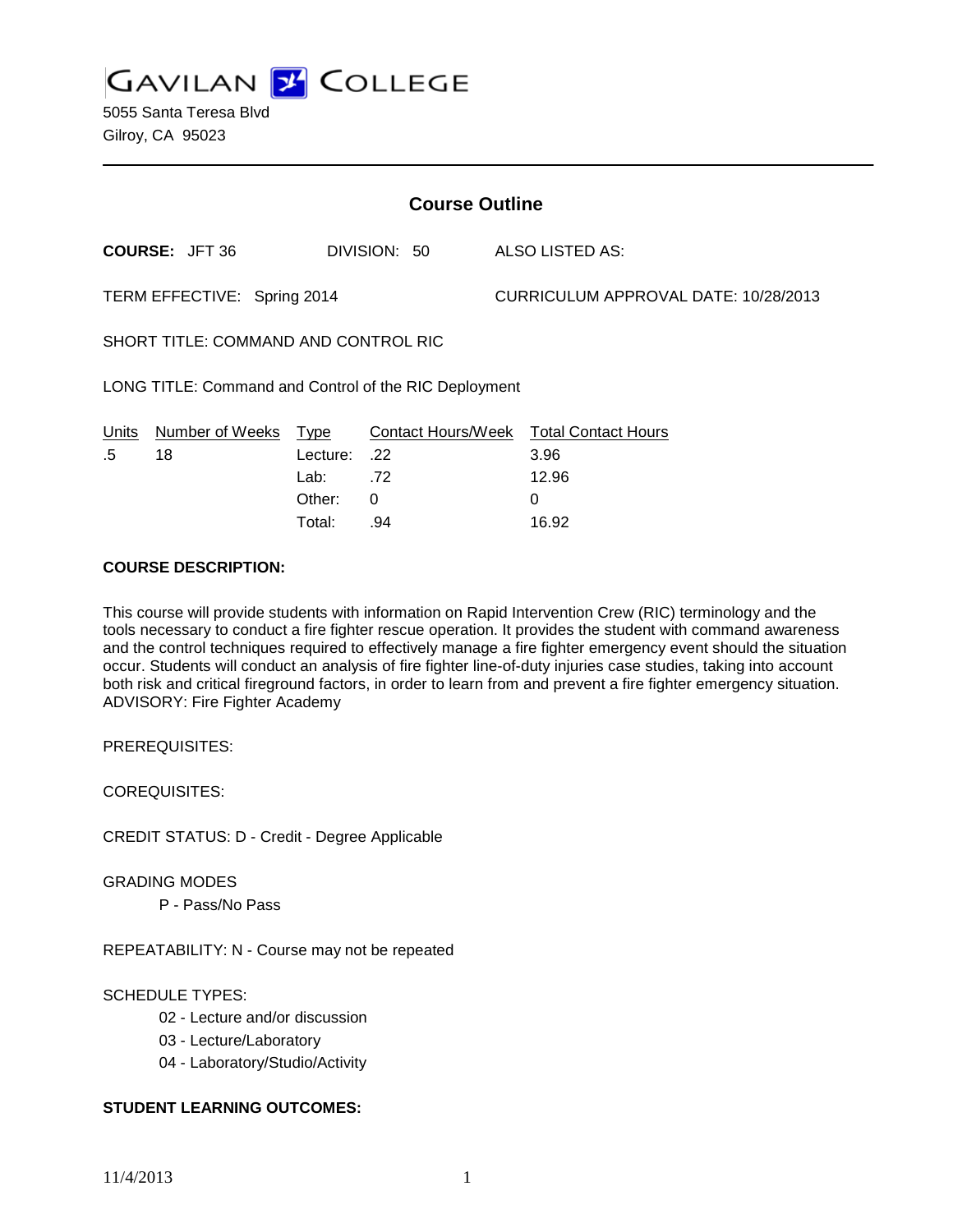1. Conduct a risk management assessment of structural fire fighting critical fireground factors in an effort to prevent a fire fighter emergency situation.

Measure: Skills test, class exercise PLO: 1, 2, 3 ILO: 2, 1 GE-LO: Year Assessed: 2012

2. Manage a fire fighter emergency situation should fire fighters become lost or trapped inside a burning structure.

Measure: Skills demonstration PLO: 2, 3, 1 ILO: 2, 1 GE-LO: Year Assessed: 2012

## **CONTENT, STUDENT PERFORMANCE OBJECTIVES, OUT-OF-CLASS ASSIGNMENTS**

Curriculum Approval Date: 10/28/2013

1.5 Hours

Content: Rapid Intervention Crew Terminology and Tools

- A. Terminology
- 1. 1/3-1/3-1/3 rule
- 2. 2-in/2-out rule
- 3. Accountability System
- 4. Emergency Air Supply/ Breathing
- 5. Personnel Accountability Report (PAR)
- 6. Rapid Intervention
- 7. Wall Breach
- 8. Void Search
- B. Basic Tool Cache Requirements
- 1. RIC Bag
- 2. Forcible Entry Tools
- 3. Flashlight
- 4. Power Tools
- 5. Cable Cutter
- 6. Ground Ladders
- 7. Search Line
- C. Rescue Tool Cache
- 1. Air Bags
- 2. Cribbing
- 3. Shoring
- 4. Backboards
- 5. Jacks

Student Performance Objectives (SPO): Identify the tools necessary to conduct a fire fighter rescue operation

Out-of-Class Assignments: Review the Glossary and Basic Tool Cache Requirements

2.5 Hours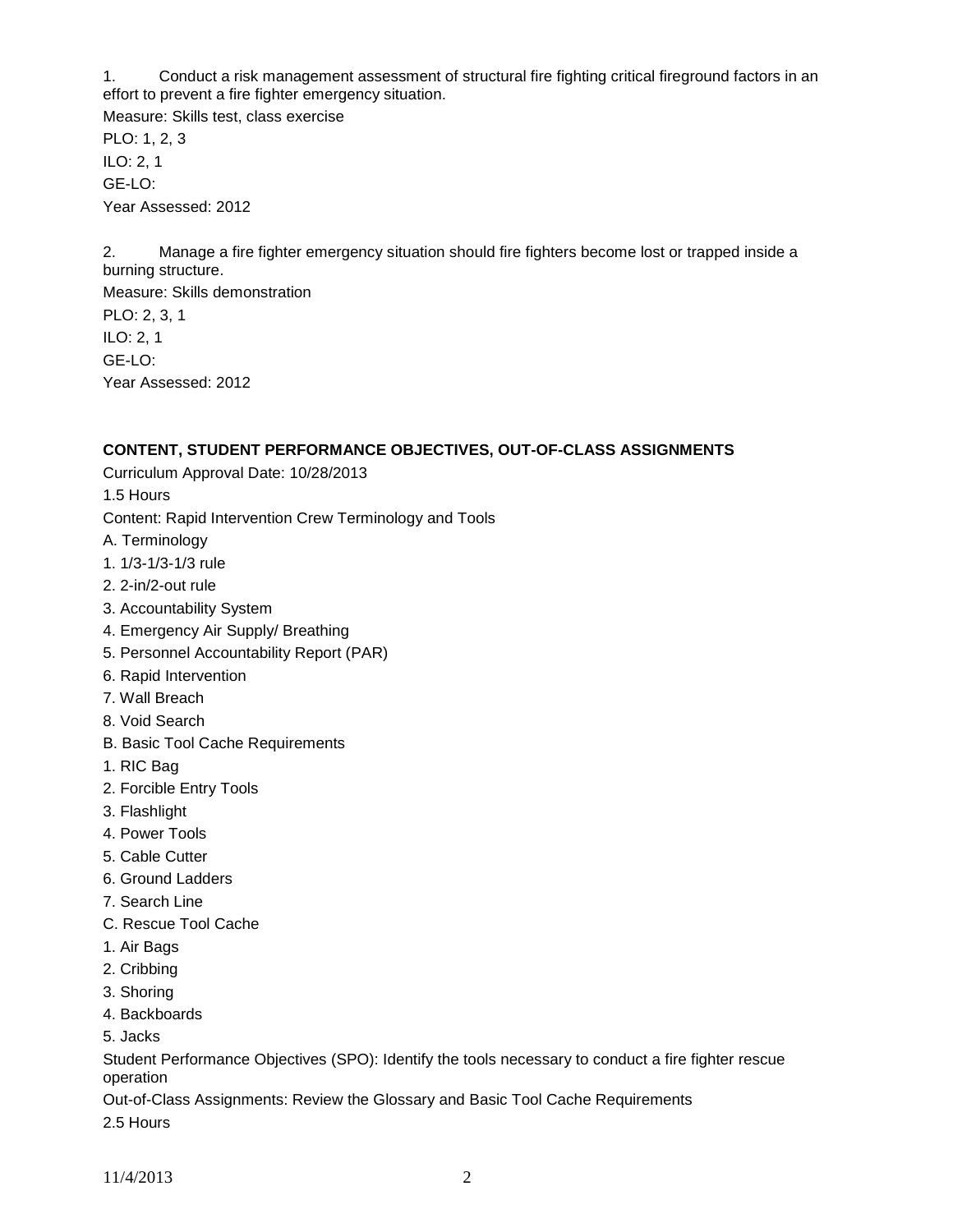Content: Fire Fighter Line-of-Duty Death and Injury Case Study

A. National Institute of Occupational Safety and Health (NIOSH) Case Study #1 Wisconsin - Career Engineer Dies and Fire Fighter Injured After Falling Through Floor While Conducting a Primary Search at a Residential Structure Fire

- 1. Review Summary
- 2. Review NIOSH Safety /Operational Recommendations
- 3. Recommendations and Discussions
- B. NIOSH Case Study # 2: California Commercial Structure Fire Claims the Life of One Fire Fighter
- 1. Review Summary
- 2. Review NIOSH Safety / Operational Recommendations
- 3. Recommendations/Discussion
- C. Fire Fighter Fatality and Injury Analysis Matrix
- 1. Critical Factors
- 2. Case Study
- 3. Findings

Student Performance Objectives (SPO): Document your findings for each of the critical factors in the Fire Fighter Fatality and Injury Analysis Matrix.

Out-of-Class Assignments: Reading Command and Control of the RIC Deployment Student Manual: Fire Fighter Fatality and Injury Case Study Analysis

4 Hours

Content: Critical Fireground Factors and the Risk Management Process

A. Risk Management

1. Risk management is the method used in pre-emergency and emergency settings to reduce

the likelihood of exposure to injury or loss

- a. Significant risk should be taken to save a life
- b. Minimal risk should be taken to save property
- c. No risk should be taken to save lives or property that cannot be saved
- B. Risk Management Process
- 1. Five steps of the risk management process
- 2. Step 1: Situational Awareness
- 3. Step 2: Hazard Assessment
- 4. Step 3: Hazard Control
- 5. Step 4: Decision Point
- 6. Step 5: Evaluate
- C. Low Frequency / High Risk Situations
- 1. Situations that result in many fire fighter injuries and fatalities
- a. RIC Operations
- b. Interior Fire Attack
- c. Vertical Ventilation
- d. Civilian Rescue
- D. Warning Signs of a Pending RIC Deployment
- 1. Factors that have been present prior to tragic events
- 2. Potential problems can be seen at all levels
- 3. Entry delays
- 4. Interior Attack
- 5. Single Door Entry
- 6. Zero Visibility
- 7. Low Air
- 8. High Stress/Time Compressed Event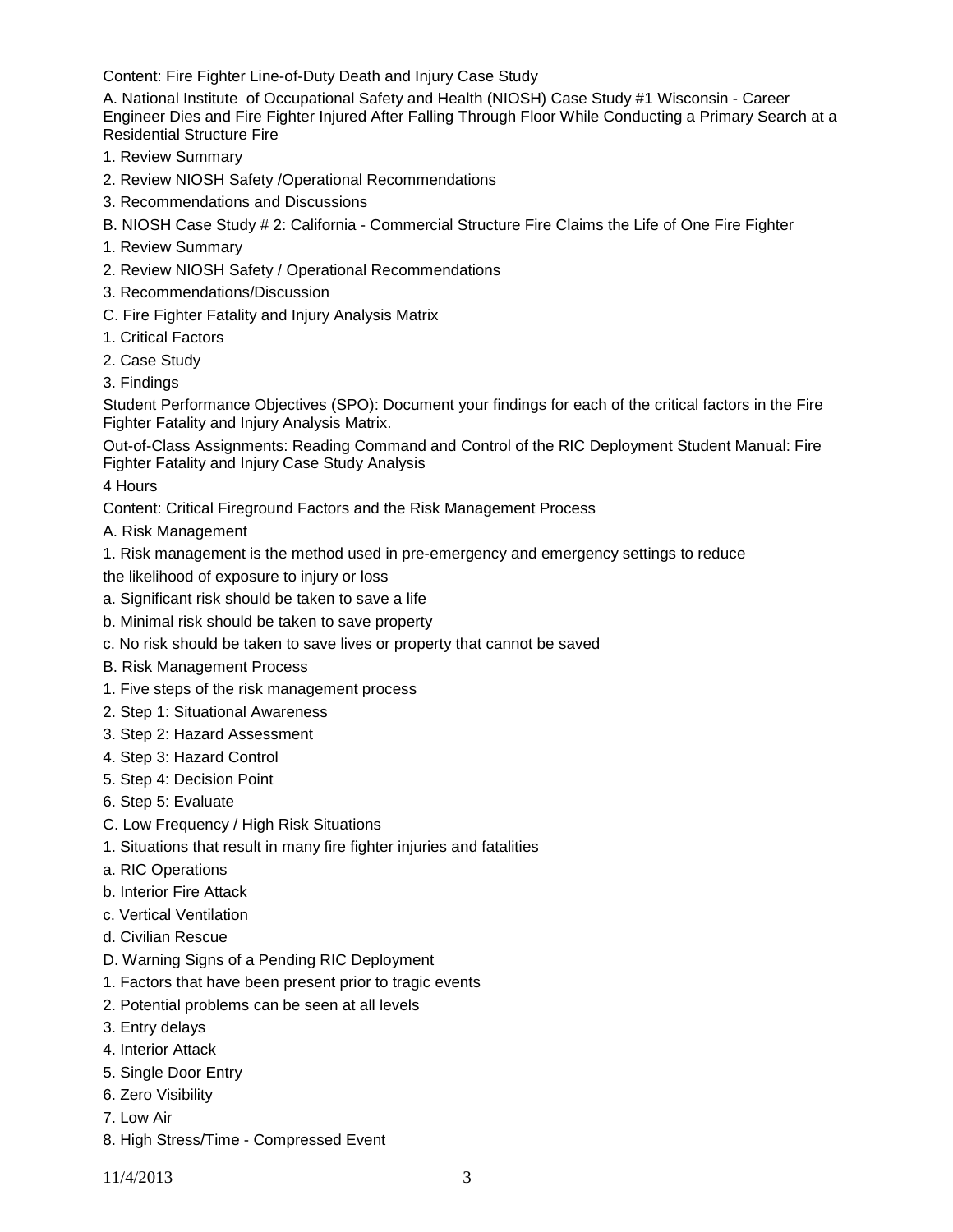Student Performance Objectives (SPO): Describe the risk management process.

Out-of-Class Assignments: Review the NIOSH investigation reports included in your student manual. Use the five step risk management worksheet included in the student manual to help instill the process of properly evaluating every structure fire using the safest mode of operation.

8 Hours

Content: Fire Fighter Line of Duty Death and Injury Case Studies

A. NFPA Statistics

- 1. Structure Fire Statistics
- 2. Fire Fighter Injuries
- 3. Fireground Fatalities
- B. Scenario Training NFPA Case Studies

Student Performance Objectives (SPO): Describe and apply methods used to command and control a RIC deployment

Out-of-Class Assignments: Reading assignment

#### **METHODS OF INSTRUCTION:**

Skills Demonstration, Lecture, Scenario Training

## **METHODS OF EVALUATION:**

CATEGORY 1 - The types of writing assignments required: Percent range of total grade: 10. % to 15 % Reading Reports

If this is a degree applicable course, but substantial writing assignments are NOT appropriate, indicate reason:

Course primarily involves skill demonstration or problem solving

CATEGORY 2 - The problem-solving assignments required: Percent range of total grade: 20 % to 30 % Field Work Other: Skills Exam

CATEGORY 3 - The types of skill demonstrations required: Percent range of total grade: 50 % to 90 % Class Performance/s Field Work Performance Exams

CATEGORY 4 - The types of objective examinations used in the course: Percent range of total grade: 30 % to 50 %

Other: Skills Demonstration

## **REPRESENTATIVE TEXTBOOKS:**

Required:

California State Fire Training, Command and Control of the RIC Deployment Student Manual, State Fire Training, 2012, or other appropriate college level text.